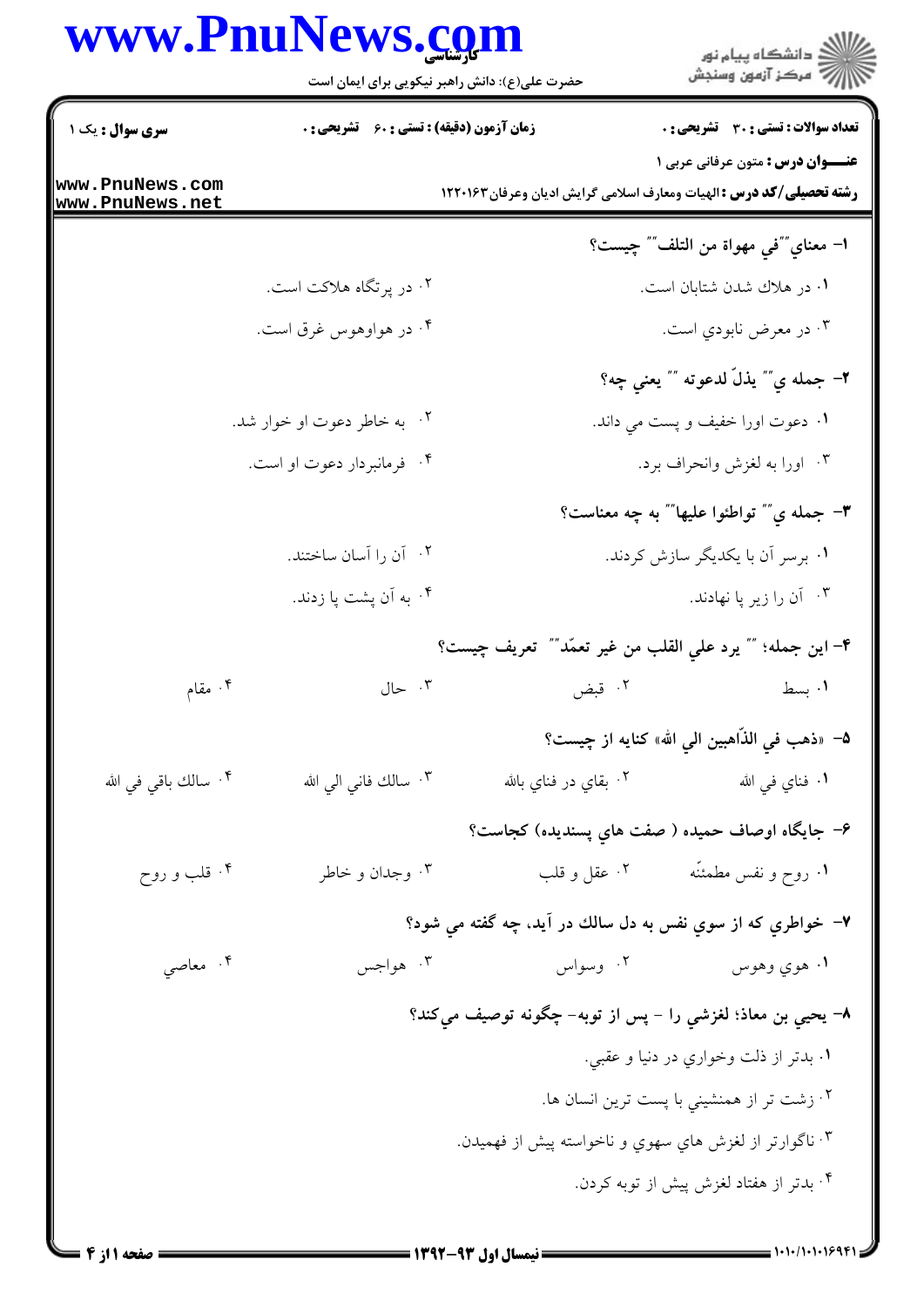ان دانشڪاه پيام نور<br>اڳ مرڪز آزمون وسنڊش حضرت علی(ع): دانش راهبر نیکویی برای ایمان است سری سوال : ۱ یک **تعداد سوالات : تستي : 30 ٪ تشريحي : 0 زمان آزمون (دقیقه) : تستی : 60 ٪ تشریحی : 0 عنــوان درس:** متون عرفانی عربی ۱ www.PnuNews.com **رشته تحصیلی/کد درس :** الهیات ومعارف اسلامی گرایش ادیان وعرفان ۱۲۲۰۱۶۳ www.PnuNews.net ۹- رسول گرامی اسلام-ص- «توبه» را برابر چه دانسته اند؟ ۰۲ دست کشیدن از رفتار زشت. ۰۱ يشيماني. ۰۳ خوش رفتاری. ۰۴ بهتر انديشيدن. +ا– حقیقت توبه در زبان عرب به چه معنایی آمده است؟ ۰۴ بازگشتن ۰۲ پشیمانی ۰۳ ماز گشت ۰۱ يشيمان شدن اا- لزعم الكناني؛ على ما قُسِمَت الآخرةُ ؟ ۰۴ عل*ی خ*یر و شرّ ۰۳ علی التقوی ١٢- جمله""نبسطه على الاذخر"" به چه معناست؟ ۰۲ در را به روي او مي گشاييم. ۰۱ آن را گشایش می دهیم. ۰۴ آن را روي چمن باز مي کنيم. ۰۳ آن را روی علف ها پهن مي کنيم. ١٣- ماقال الجنيد، في جواب السائل عن الصبر؟ فقال: الصبر هو ... . ٢. تجرّع المرارة من غيرتعبيس. **۱.** المسير من النفس ال<sub>ى</sub> الله تعالى. ۰۴ ماأمر الله تعال<sub>ى</sub> به. ۰۳ على ما ليس بمكتسب للعبد. ۱۴− به کس*ی* که با زحمت وتکلّف صبر پیشه کند ، چه م*ی گو*یند؟ ۴. متصبّر ۰۲ صیّاد ۰۳ صبور ۰۱ صابر ۱۵− شبلی در شنيدن چه پاسخي – درباره ي صبر– فريادي بلند سرداد و نزديك بود كه روحش از بدنش جداشود؟ **۱.** الصبر مع الله تعال<sub>ى</sub> عزّ و جلّ. ٢. الصبر في الله تعالى عزّ و جلّ. ۰۴ الصبر لله تعال<sub>ي</sub> عزّ و جلّ. ٣. الصبر عن الله تعالي عزّ و جلّ. ١۶- جمله""ضيق الصدر لترك الرضا"" به چه معناست؟ ۰۲ گرفتگي سينه، نشانه خرسندي است. ۰۱ اندوه بردن همچون رضایت از حق است. ۰۳ تنگدلی همانا ترك رضاست. ۰۴ دلتنگی به خاطر ترك رضاست.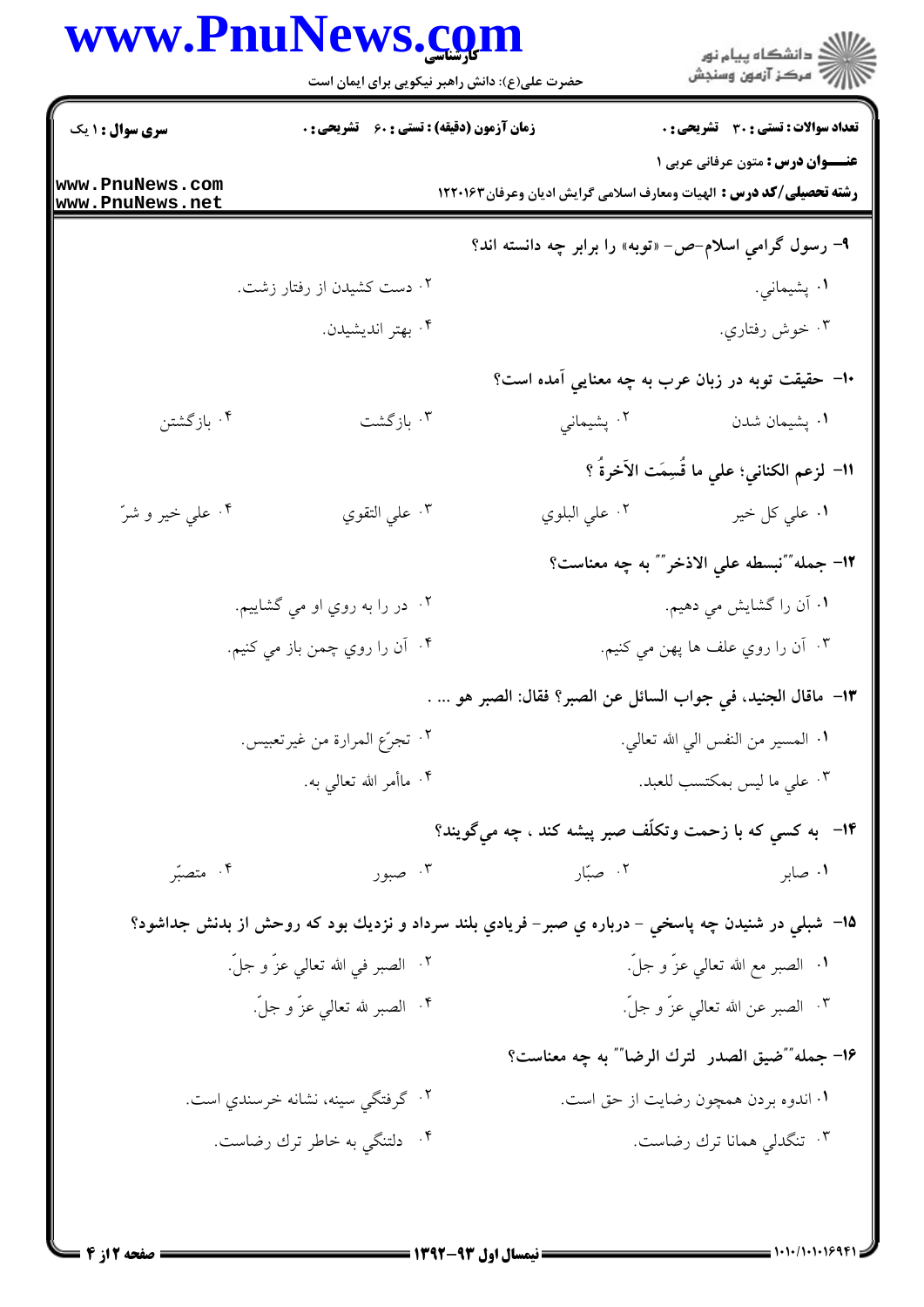|                                    | www.PnuNews.com<br>حضرت علی(ع): دانش راهبر نیکویی برای ایمان است                                               |                                                                            | ان دانشگاه پيام نور<br>اس مرکز آزمون وسنجش                                                                             |  |  |
|------------------------------------|----------------------------------------------------------------------------------------------------------------|----------------------------------------------------------------------------|------------------------------------------------------------------------------------------------------------------------|--|--|
| <b>سری سوال : ۱ یک</b>             | <b>زمان آزمون (دقیقه) : تستی : 60 ٪ تشریحی : 0</b>                                                             |                                                                            | تعداد سوالات : تستي : 30 - تشريحي : 0                                                                                  |  |  |
| www.PnuNews.com<br>www.PnuNews.net |                                                                                                                |                                                                            | <b>عنـــوان درس :</b> متون عرفاني عربي 1<br><b>رشته تحصیلی/کد درس :</b> الهیات ومعارف اسلامی گرایش ادیان وعرفان۱۲۲۰۱۶۳ |  |  |
|                                    |                                                                                                                |                                                                            | ۱۷– ذوالنون مصري نشانه هاي «رضا» را در چندچيز دانست؟                                                                   |  |  |
| ۰۴ دوچيز                           | ۰۳ سه چيز                                                                                                      | ۰۲ چهارچيز                                                                 | ۰۱ پنج چيز                                                                                                             |  |  |
|                                    |                                                                                                                |                                                                            | ۱۸– بزرگان صوفیّه؛ «رضا» را چگونه تعریف کرده اند؟                                                                      |  |  |
|                                    |                                                                                                                |                                                                            | <b>۱</b> . بي گمان رضا بالاترين حال عرفاني است.                                                                        |  |  |
|                                    |                                                                                                                | ۰۲ باوفاترین شخص کس <i>ي</i> است که به مرتبه ي رضا برسد.                   |                                                                                                                        |  |  |
|                                    |                                                                                                                | ۰۳ هرکس که صفت رضا داشته باشد، خدا از او راضي است.                         |                                                                                                                        |  |  |
|                                    |                                                                                                                |                                                                            | ۰۴ رضا بزرگ ترین در نزدیکي به خداست.                                                                                   |  |  |
|                                    |                                                                                                                |                                                                            | 19- مفهوم جمله ي: «الإخلاص التوقّي عن ملاحظة الأشخاص» چيست؟                                                            |  |  |
|                                    | ۰۲ پاك گردانيدن اعمال.                                                                                         |                                                                            | ۰۱ درپناه خدا زیستن.                                                                                                   |  |  |
|                                    | ۰۴ زهدورزي و خويشتن داري.                                                                                      |                                                                            | ۰۳ پرهيز از رياكاري.                                                                                                   |  |  |
|                                    | + <b>۲-</b> پیامبر گرامی اسلام –ص– به نقل از جبرئیل، از خداوند متعال درباره یِ «اخلاص» چه فرمود؟ خداوند فرمود: |                                                                            | <b>اخلاص؛  .</b>                                                                                                       |  |  |
|                                    | ۰۱ رازي از رازهاي من است كه در دل هر بنده يي كه دوست دارم، به امانت مي گذارم.                                  |                                                                            |                                                                                                                        |  |  |
|                                    | ۰۲ امانت پررازي از سوي من بر دل بندگان مؤمنم است.                                                              |                                                                            |                                                                                                                        |  |  |
|                                    |                                                                                                                | ۰۳ امانت <sub>ی</sub> است رازمند که به انسان هاي صادق و درستکار می سپارمش. |                                                                                                                        |  |  |
|                                    |                                                                                                                | ۰۴ سرّی است پنهان در دل بندگان خاص که به آن ها به امانت داده شده است.      |                                                                                                                        |  |  |
|                                    |                                                                                                                |                                                                            | <u>۰</u> ۲۱ این جمله ""الصّادق لا اعجاب له"" از کیست؟                                                                  |  |  |
| ۰۴ ابوبکر دقاق                     | ۰۳ سعید خرّاز                                                                                                  | ۰۲ ابوعلی دقّاق                                                            | ٠١ ذوالنُّون مصري                                                                                                      |  |  |
|                                    | ۲۲– فضیل؛ ترك عمل به خاطر مردم را سبب چه صفتی ناپسند در انسان دانسته است؟                                      |                                                                            |                                                                                                                        |  |  |
| ۰۴ نفاق                            | ۰۳ کفر                                                                                                         | ۰۲ ريا                                                                     | ۰۱ شرك                                                                                                                 |  |  |
|                                    |                                                                                                                |                                                                            | ٢٣- اهل لااله الاَّ الله چه کسانی اند؟                                                                                 |  |  |
| ۰۴ پرهيزگاران                      | ۰۳ مخلص ها                                                                                                     | ۰۲ مؤمن ها                                                                 | ٠١ مسلمان ها                                                                                                           |  |  |

= 1 . 1 . / 1 . 1 . 1 . 9 9 1